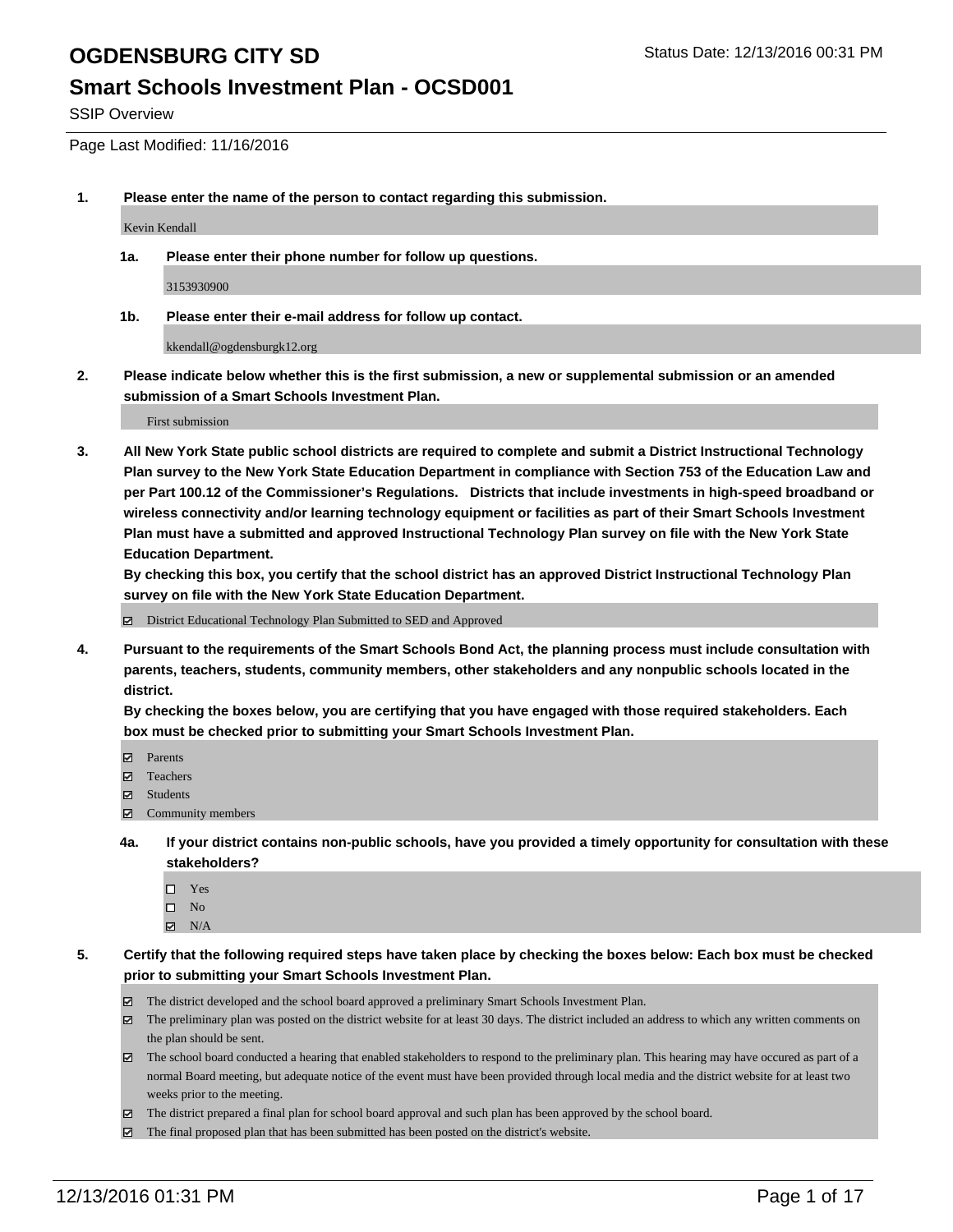### **Smart Schools Investment Plan - OCSD001**

SSIP Overview

Page Last Modified: 11/16/2016

**5a. Please upload the proposed Smart Schools Investment Plan (SSIP) that was posted on the district's website, along with any supporting materials. Note that this should be different than your recently submitted Educational Technology Survey. The Final SSIP, as approved by the School Board, should also be posted on the website and remain there during the course of the projects contained therein.**

Smart Schools Investment Plan 16-17.pdf

**5b. Enter the webpage address where the final Smart Schools Investment Plan is posted. The Plan should remain posted for the life of the included projects.**

http://ccsd.ogdenburgschools.schoolfusion.us/modules/groups/homepagefiles/cms/2322235/File/Community/Smart\_Schools\_Investment\_Plan\_16- 17%20(2).pdf

**6. Please enter an estimate of the total number of students and staff that will benefit from this Smart Schools Investment Plan based on the cumulative projects submitted to date.**

1,980

**7. An LEA/School District may partner with one or more other LEA/School Districts to form a consortium to pool Smart Schools Bond Act funds for a project that meets all other Smart School Bond Act requirements. Each school district participating in the consortium will need to file an approved Smart Schools Investment Plan for the project and submit a signed Memorandum of Understanding that sets forth the details of the consortium including the roles of each respective district.**

 $\Box$  The district plans to participate in a consortium to partner with other school district(s) to implement a Smart Schools project.

**8. Please enter the name and 6-digit SED Code for each LEA/School District participating in the Consortium.**

| Partner LEA/District | <b>ISED BEDS Code</b> |
|----------------------|-----------------------|
| (No Response)        | (No Response)         |

**9. Please upload a signed Memorandum of Understanding with all of the participating Consortium partners.**

(No Response)

**10. Your district's Smart Schools Bond Act Allocation is:**

\$2,264,871

**11. Enter the budget sub-allocations by category that you are submitting for approval at this time. If you are not budgeting SSBA funds for a category, please enter 0 (zero.) If the value entered is \$0, you will not be required to complete that survey question.**

|                                       | Sub-<br><b>Allocations</b> |
|---------------------------------------|----------------------------|
| <b>School Connectivity</b>            | 134,590                    |
| Connectivity Projects for Communities | 0                          |
| Classroom Technology                  | 100,000                    |
| Pre-Kindergarten Classrooms           | $\Omega$                   |
| Replace Transportable Classrooms      | 0                          |
| High-Tech Security Features           | $\Omega$                   |
| Totals:                               | 234,590                    |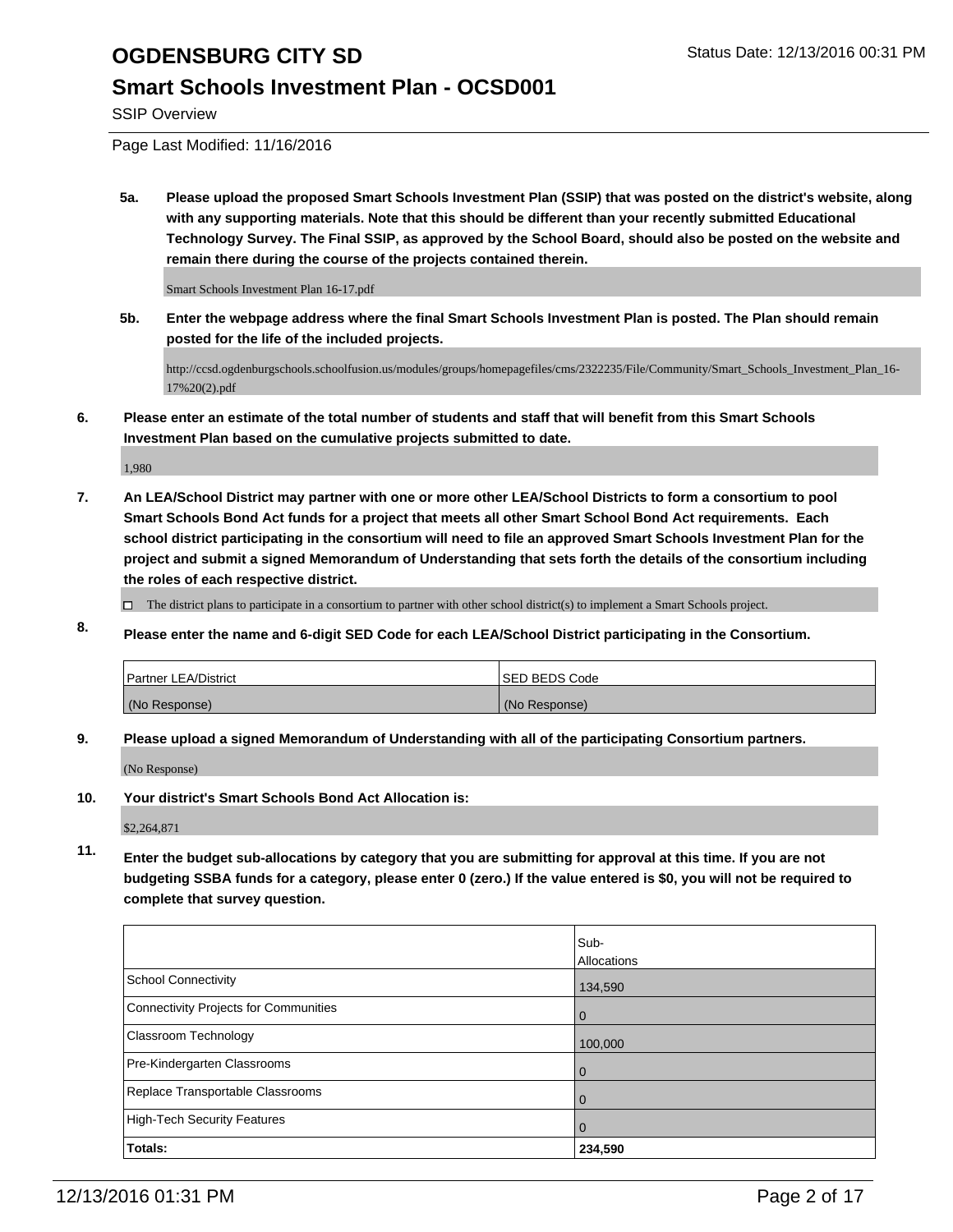#### **Smart Schools Investment Plan - OCSD001**

School Connectivity

Page Last Modified: 12/13/2016

- **1. In order for students and faculty to receive the maximum benefit from the technology made available under the Smart Schools Bond Act, their school buildings must possess sufficient connectivity infrastructure to ensure that devices can be used during the school day. Smart Schools Investment Plans must demonstrate that:**
	- **sufficient infrastructure that meets the Federal Communications Commission's 100 Mbps per 1,000 students standard currently exists in the buildings where new devices will be deployed, or**
	- **is a planned use of a portion of Smart Schools Bond Act funds, or**
	- **is under development through another funding source.**

**Smart Schools Bond Act funds used for technology infrastructure or classroom technology investments must increase the number of school buildings that meet or exceed the minimum speed standard of 100 Mbps per 1,000 students and staff within 12 months. This standard may be met on either a contracted 24/7 firm service or a "burstable" capability. If the standard is met under the burstable criteria, it must be:**

**1. Specifically codified in a service contract with a provider, and**

**2. Guaranteed to be available to all students and devices as needed, particularly during periods of high demand, such as computer-based testing (CBT) periods.**

**Please describe how your district already meets or is planning to meet this standard within 12 months of plan submission.**

Our district currently has purchased ,through General Fund Monies, 200Mbps since July 2015. We have already participated in two seperate CBT sessions and have had no connectivity issues.

- **1a. If a district believes that it will be impossible to meet this standard within 12 months, it may apply for a waiver of this requirement, as described on the Smart Schools website. The waiver must be filed and approved by SED prior to submitting this survey.**
	- By checking this box, you are certifying that the school district has an approved waiver of this requirement on file with the New York State Education Department.

#### **2. Connectivity Speed Calculator (Required)**

|                         | Number of<br><b>Students</b> | Multiply by<br>100 Kbps | Divide by 1000 Current Speed<br>to Convert to<br>Required | l in Mb | Expected<br>Speed to be<br>Attained Within Required | Expected Date<br><b>When</b> |
|-------------------------|------------------------------|-------------------------|-----------------------------------------------------------|---------|-----------------------------------------------------|------------------------------|
|                         |                              |                         | Speed in Mb                                               |         | 12 Months                                           | Speed Will be<br>Met         |
| <b>Calculated Speed</b> | 1.744                        | 174,400                 | 174                                                       | 200     | 200                                                 | I N/A                        |

#### **3. Describe how you intend to use Smart Schools Bond Act funds for high-speed broadband and/or wireless connectivity projects in school buildings.**

The Ogdensburg City School District views technology as an effective and necessary tool, capable of enhancing the communication skill and productive capacity of students, staff, and parents. For students and staff to receive the maximum benefit from the digital technologies, the district will need sufficient connectivity infrastructure to ensure devices can be used during the school day without interruption. The district currently exceeds the New York State Education Department requirement of 100 Mbps per 1,000 students and faculty. Currently the district has wireless access points in all classrooms and hallways in its two elementary buildings. Through the use of SSBA monies, the district will add wireless access points to the final of its three buildings, thus making the district completely wireless. The upgraded wireless network will enable the district to place wireless access points in all instructional spaces, district-wide. This will afford our district the opportunity to transition to taking on the goal of becoming a 1:1 district.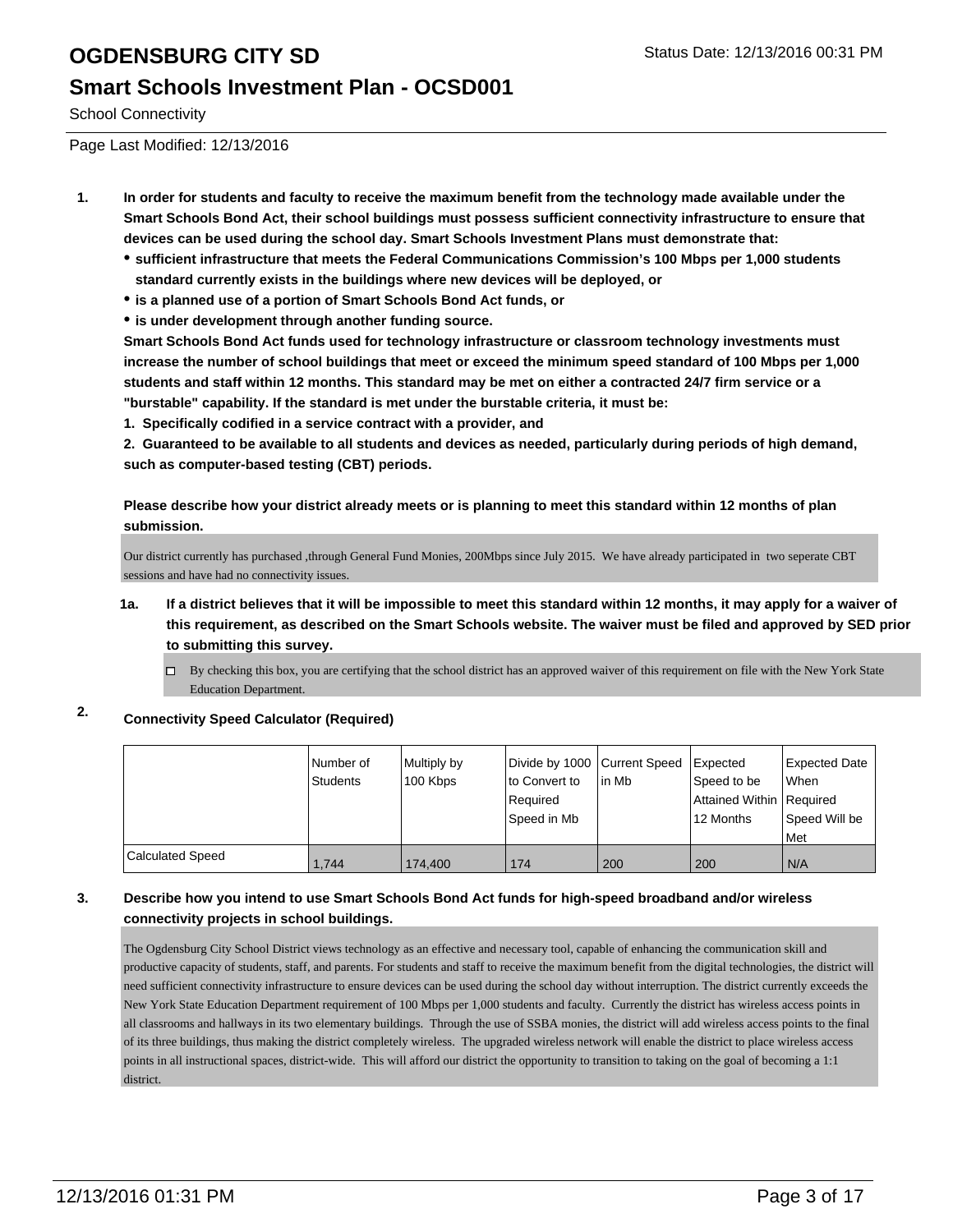#### **Smart Schools Investment Plan - OCSD001**

School Connectivity

Page Last Modified: 12/13/2016

**4. Describe the linkage between the district's District Instructional Technology Plan and the proposed projects. (There should be a link between your response to this question and your response to Question 1 in Part E. Curriculum and Instruction "What are the district's plans to use digital connectivity and technology to improve teaching and learning?)**

The Ogdensburg City School District began with a large-scale technology needs assessment of students, parents, support staff, teachers, and administrators. In order to meet the goal of improving teaching and learning through digital connectivity and integrating technology across the curriculum, we merged both the District Action Committee and District Professional Development Committee to begin planning how best to meet the needs of our students, teachers and parents moving forward.

 The district will support the teachers through ongoing professional development activities geared towards creating a technology rich environment that changes and improves the nature and effectiveness of instruction through the use of technology. A major goal of the committee is moving our district to becoming a one-to-one district to insure our students have 24 hour access to technology and digital content. Opening our district buildings on nights and weekends to help facilitate community and parental involvement through effective use of technology and to afford our families access to digital content and internet access.Professional development will be provided to promote technological literacy and facilitate the effective use of all appropriate technology for all

 students, teachers and staff. It will be provided by BOCES Model Schools Instructional Technology Coaches, in district teacher teams and leaders and TEQ online PD. Topics will include Smart Notebook software training, training as a Google Apps for Education School and online resources aligned with the NYS Common Core Curriculum P-12. Instruction will take place in workshops (in district and Model Schools), online via TEQ PD, small groups and 1:1 based on need.

**5. If the district wishes to have students and staff access the Internet from wireless devices within the school building, or in close proximity to it, it must first ensure that it has a robust Wi-Fi network in place that has sufficient bandwidth to meet user demand.**

**Please describe how you have quantified this demand and how you plan to meet this demand.**

We already meet the demands needed for a robust Wi-Fi Network by having 200mbps of bandwidth.

**6. As indicated on Page 5 of the guidance, the Office of Facilities Planning will have to conduct a preliminary review of all capital projects, including connectivity projects. Please indicate on a separate row each project number given to you by the Office of Facilities Planning.**

| <b>Project Number</b> |  |
|-----------------------|--|
| 51-23-00-01-7-999-BA1 |  |

**7. Certain high-tech security and connectivity infrastructure projects may be eligible for an expedited review process as determined by the Office of Facilities Planning.**

#### **Was your project deemed eligible for streamlined review?**

Yes

**7a. Districts that choose the Streamlined Review Process will be required to certify that they have reviewed all installations with their licensed architect or engineer of record and provide that person's name and license number. The licensed professional must review the products and proposed method of installation prior to implementation and review the work during and after completion in order to affirm that the work was codecompliant, if requested.**

I certify that I have reviewed all installations with a licensed architect or engineer of record.

**8. Include the name and license number of the architect or engineer of record.**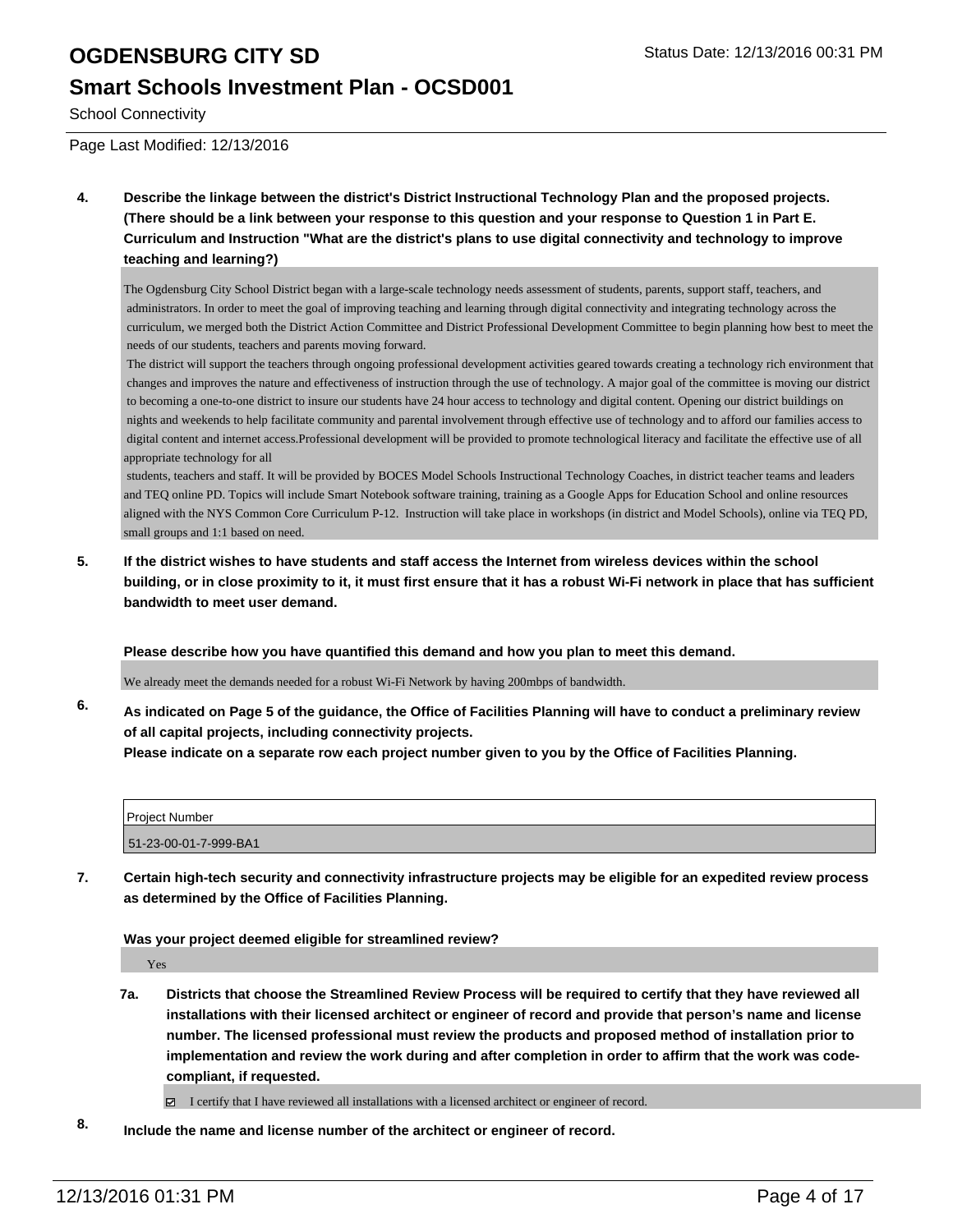#### **Smart Schools Investment Plan - OCSD001**

School Connectivity

Page Last Modified: 12/13/2016

| Name             | License Number |
|------------------|----------------|
| Shawn M. Travers | 28134          |

#### **9. If you are submitting an allocation for School Connectivity complete this table. Note that the calculated Total at the bottom of the table must equal the Total allocation for this category that you entered in the SSIP Overview overall budget.**

|                                            | Sub-<br>Allocation |
|--------------------------------------------|--------------------|
| Network/Access Costs                       | 96,480             |
| <b>Outside Plant Costs</b>                 | $\mathbf 0$        |
| School Internal Connections and Components | 38,110             |
| <b>Professional Services</b>               | $\mathbf 0$        |
| Testing                                    | 0                  |
| Other Upfront Costs                        | 0                  |
| <b>Other Costs</b>                         | 0                  |
| Totals:                                    | 134,590            |

**10. Please detail the type, quantity, per unit cost and total cost of the eligible items under each sub-category. This is especially important for any expenditures listed under the "Other" category. All expenditures must be eligible for tax-exempt financing to be reimbursed through the SSBA. Sufficient detail must be provided so that we can verify this is the case. If you have any questions, please contact us directly through smartschools@nysed.gov. NOTE: Wireless Access Points should be included in this category, not under Classroom Educational Technology, except those that will be loaned/purchased for nonpublic schools.**

| Select the allowable expenditure<br>type.      | Item to be purchased                               | Quantity | Cost per Item  | <b>Total Cost</b> |
|------------------------------------------------|----------------------------------------------------|----------|----------------|-------------------|
| Repeat to add another item under<br>each type. |                                                    |          |                |                   |
|                                                |                                                    |          |                |                   |
| <b>Network/Access Costs</b>                    | <b>Access Points</b>                               | 120      | 540            | 64.800            |
| <b>Connections/Components</b>                  | <b>Installation Costs</b>                          | 120      | 309            | 37.080            |
| <b>Connections/Components</b>                  | <b>Ethernet Cables</b>                             | 515      | $\overline{2}$ | 1,030             |
| Network/Access Costs                           | CISCO Prime Infrastructure 1.2 -<br>Device License | 120      | 264            | 31,680            |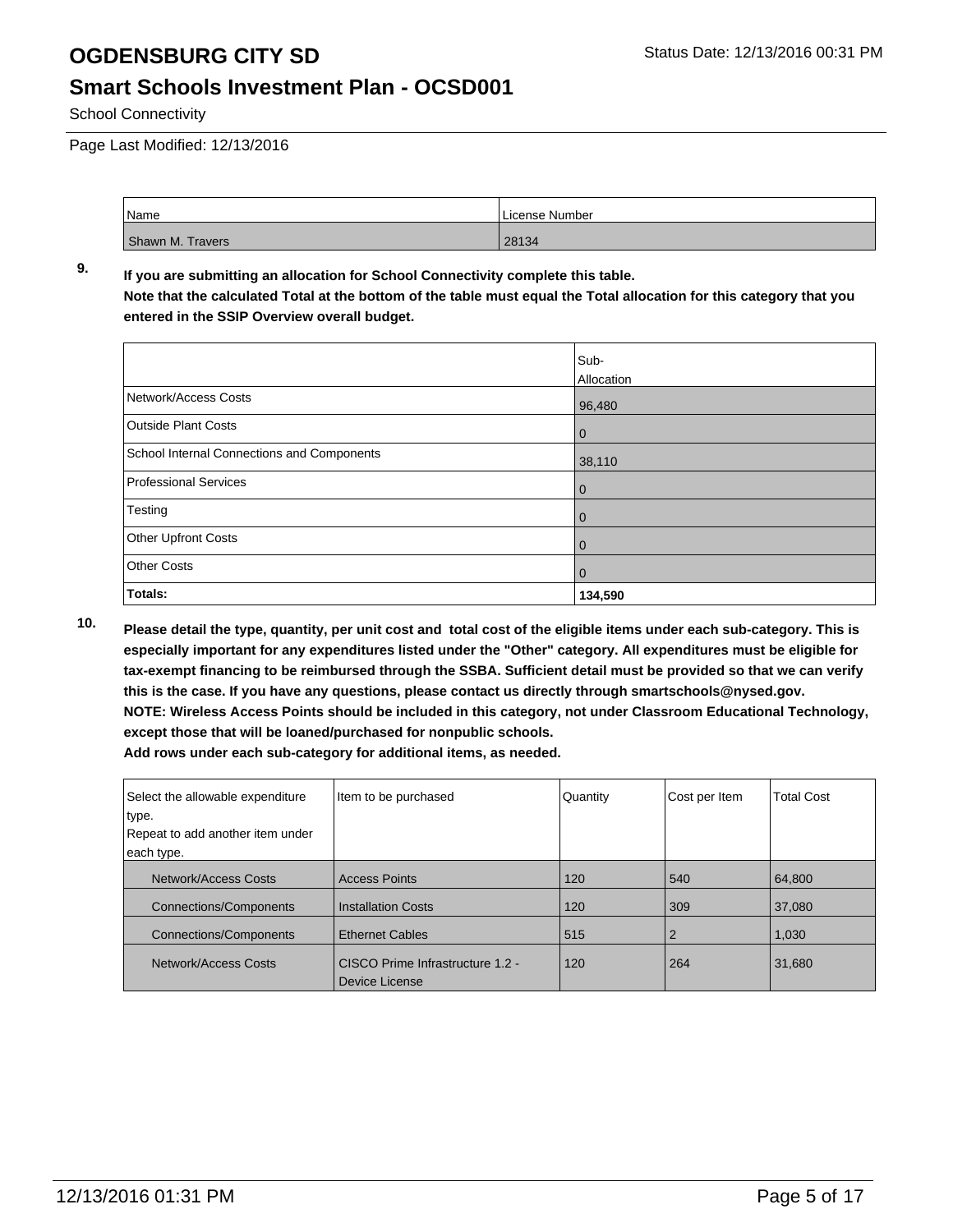#### **Smart Schools Investment Plan - OCSD001**

Community Connectivity (Broadband and Wireless)

Page Last Modified: 12/13/2016

**1. Describe how you intend to use Smart Schools Bond Act funds for high-speed broadband and/or wireless connectivity projects in the community.**

(No Response)

**2. Please describe how the proposed project(s) will promote student achievement and increase student and/or staff access to the Internet in a manner that enhances student learning and/or instruction outside of the school day and/or school building.**

(No Response)

**3. Community connectivity projects must comply with all the necessary local building codes and regulations (building and related permits are not required prior to plan submission).**

 $\Box$  I certify that we will comply with all the necessary local building codes and regulations.

**4. Please describe the physical location of the proposed investment.**

(No Response)

**5. Please provide the initial list of partners participating in the Community Connectivity Broadband Project, along with their Federal Tax Identification (Employer Identification) number.**

| <b>Project Partners</b> | l Federal ID # |
|-------------------------|----------------|
| (No Response)           | (No Response)  |

**6. If you are submitting an allocation for Community Connectivity, complete this table. Note that the calculated Total at the bottom of the table must equal the Total allocation for this category that you entered in the SSIP Overview overall budget.**

|                                    | Sub-Allocation |
|------------------------------------|----------------|
| Network/Access Costs               | (No Response)  |
| <b>Outside Plant Costs</b>         | (No Response)  |
| <b>Tower Costs</b>                 | (No Response)  |
| <b>Customer Premises Equipment</b> | (No Response)  |
| <b>Professional Services</b>       | (No Response)  |
| Testing                            | (No Response)  |
| <b>Other Upfront Costs</b>         | (No Response)  |
| <b>Other Costs</b>                 | (No Response)  |
| Totals:                            | 0              |

**7. Please detail the type, quantity, per unit cost and total cost of the eligible items under each sub-category. This is especially important for any expenditures listed under the "Other" category. All expenditures must be capital-bond eligible to be reimbursed through the SSBA. If you have any questions, please contact us directly through smartschools@nysed.gov.**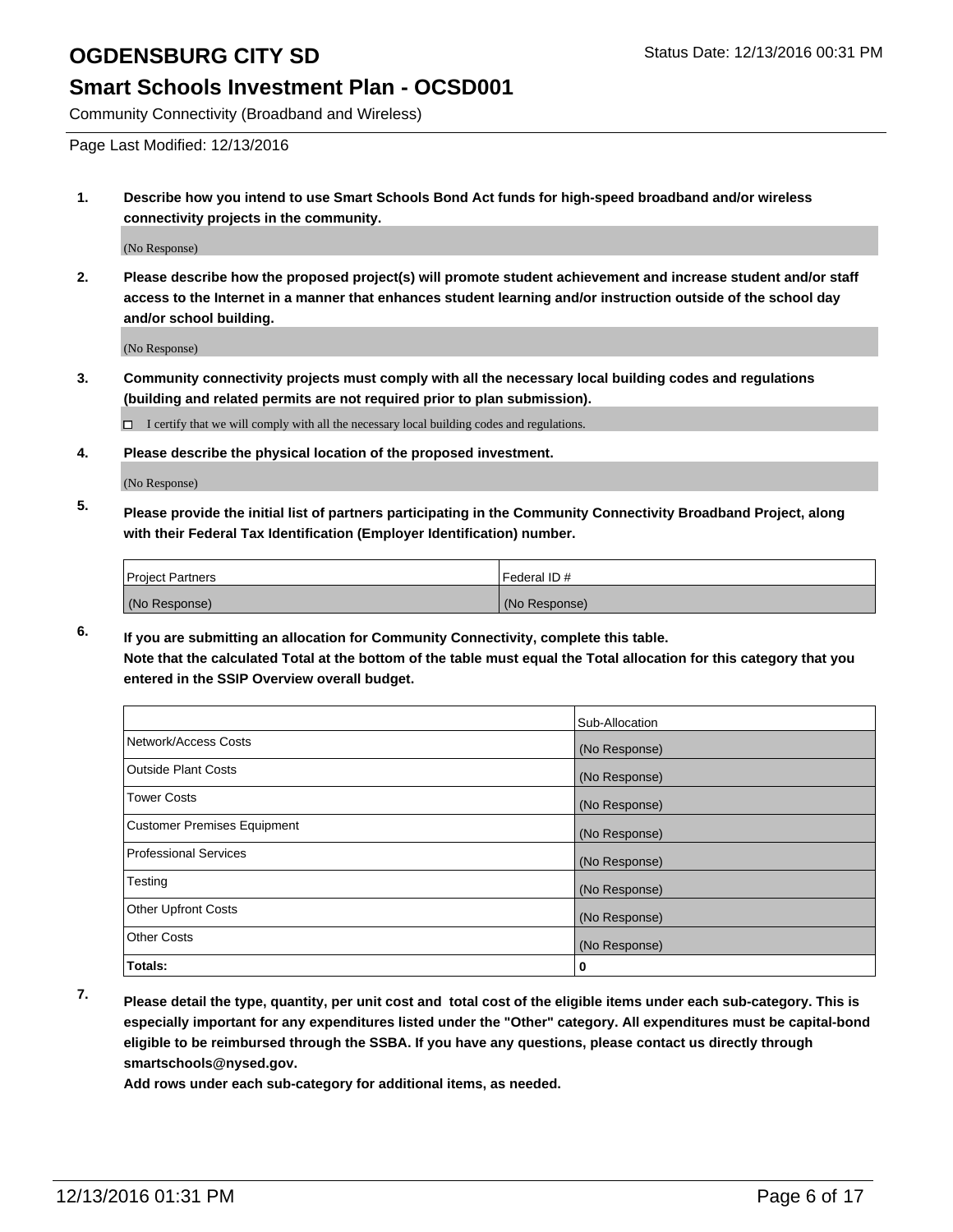### **Smart Schools Investment Plan - OCSD001**

Community Connectivity (Broadband and Wireless)

Page Last Modified: 12/13/2016

| Select the allowable expenditure | Item to be purchased | Quantity      | Cost per Item | Total Cost    |
|----------------------------------|----------------------|---------------|---------------|---------------|
| type.                            |                      |               |               |               |
| Repeat to add another item under |                      |               |               |               |
| each type.                       |                      |               |               |               |
| (No Response)                    | (No Response)        | (No Response) | (No Response) | (No Response) |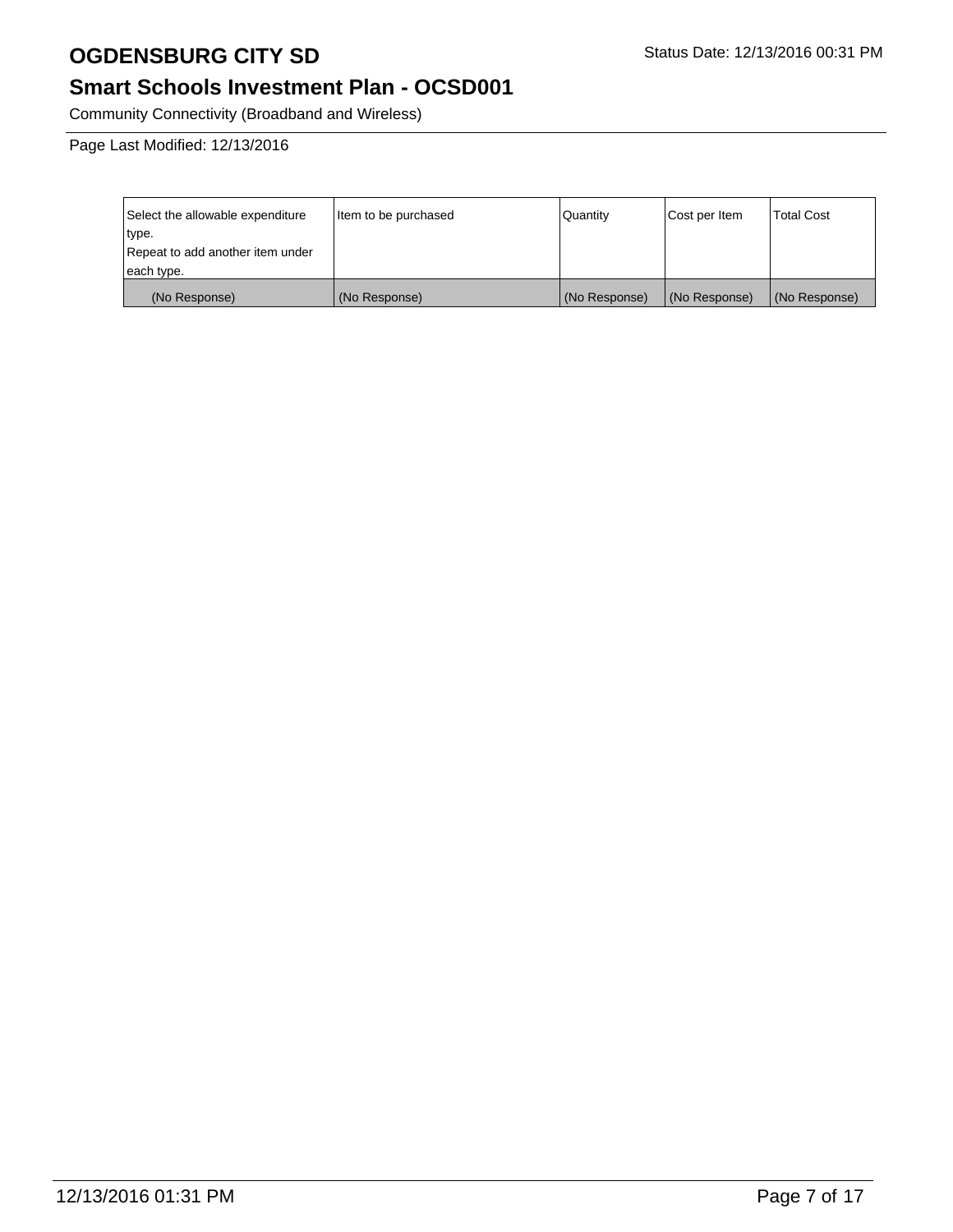#### **Smart Schools Investment Plan - OCSD001**

Classroom Learning Technology

Page Last Modified: 11/09/2016

**1. In order for students and faculty to receive the maximum benefit from the technology made available under the Smart Schools Bond Act, their school buildings must possess sufficient connectivity infrastructure to ensure that devices can be used during the school day. Smart Schools Investment Plans must demonstrate that sufficient infrastructure that meets the Federal Communications Commission's 100 Mbps per 1,000 students standard currently exists in the buildings where new devices will be deployed, or is a planned use of a portion of Smart Schools Bond Act funds, or is under development through another funding source.**

**Smart Schools Bond Act funds used for technology infrastructure or classroom technology investments must increase the number of school buildings that meet or exceed the minimum speed standard of 100 Mbps per 1,000 students and staff within 12 months. This standard may be met on either a contracted 24/7 firm service or a "burstable" capability. If the standard is met under the burstable criteria, it must be:**

**1. Specifically codified in a service contract with a provider, and**

**2. Guaranteed to be available to all students and devices as needed, particularly during periods of high demand, such as computer-based testing (CBT) periods.**

**Please describe how your district already meets or is planning to meet this standard within 12 months of plan submission.**

We already exceed the reccomended bandwidth with 200mbps.

- **1a. If a district believes that it will be impossible to meet this standard within 12 months, it may apply for a waiver of this requirement, as described on the Smart Schools website. The waiver must be filed and approved by SED prior to submitting this survey.**
	- $\Box$  By checking this box, you are certifying that the school district has an approved waiver of this requirement on file with the New York State Education Department.
- **2. Connectivity Speed Calculator (Required)**

|                         | Number of<br><b>Students</b> | Multiply by<br>100 Kbps | Divide by 1000 Current Speed<br>to Convert to<br>l Reauired<br>Speed in Mb | lin Mb | Expected<br>Speed to be<br>Attained Within   Required<br>12 Months | Expected Date<br><b>When</b><br>Speed Will be<br><b>Met</b> |
|-------------------------|------------------------------|-------------------------|----------------------------------------------------------------------------|--------|--------------------------------------------------------------------|-------------------------------------------------------------|
| <b>Calculated Speed</b> | 1,744                        | 174,000                 | 174                                                                        | 200    | 200                                                                | N/A                                                         |

**3. If the district wishes to have students and staff access the Internet from wireless devices within the school building, or in close proximity to it, it must first ensure that it has a robust Wi-Fi network in place that has sufficient bandwidth to meet user demand.**

**Please describe how you have quantified this demand and how you plan to meet this demand.**

We have completed the installation of the wireless network in 2 out of 3 campuses thus far and will look to use these funds to complete the installation of wireless connectivity throughout the district. We are already exceeding the minimum required bandwith of 100mbps by operating at 200Mbps. Throughout the schoo year and at heavy usage times, we monitor the speed of the network and have not experienced any outages/connectivity issues thus far.

**4. All New York State public school districts are required to complete and submit an Instructional Technology Plan survey to the New York State Education Department in compliance with Section 753 of the Education Law and per Part 100.12 of the Commissioner's Regulations.**

**Districts that include educational technology purchases as part of their Smart Schools Investment Plan must have a submitted and approved Instructional Technology Plan survey on file with the New York State Education Department.**

By checking this box, you are certifying that the school district has an approved Instructional Technology Plan survey on file with the New York ☞ State Education Department.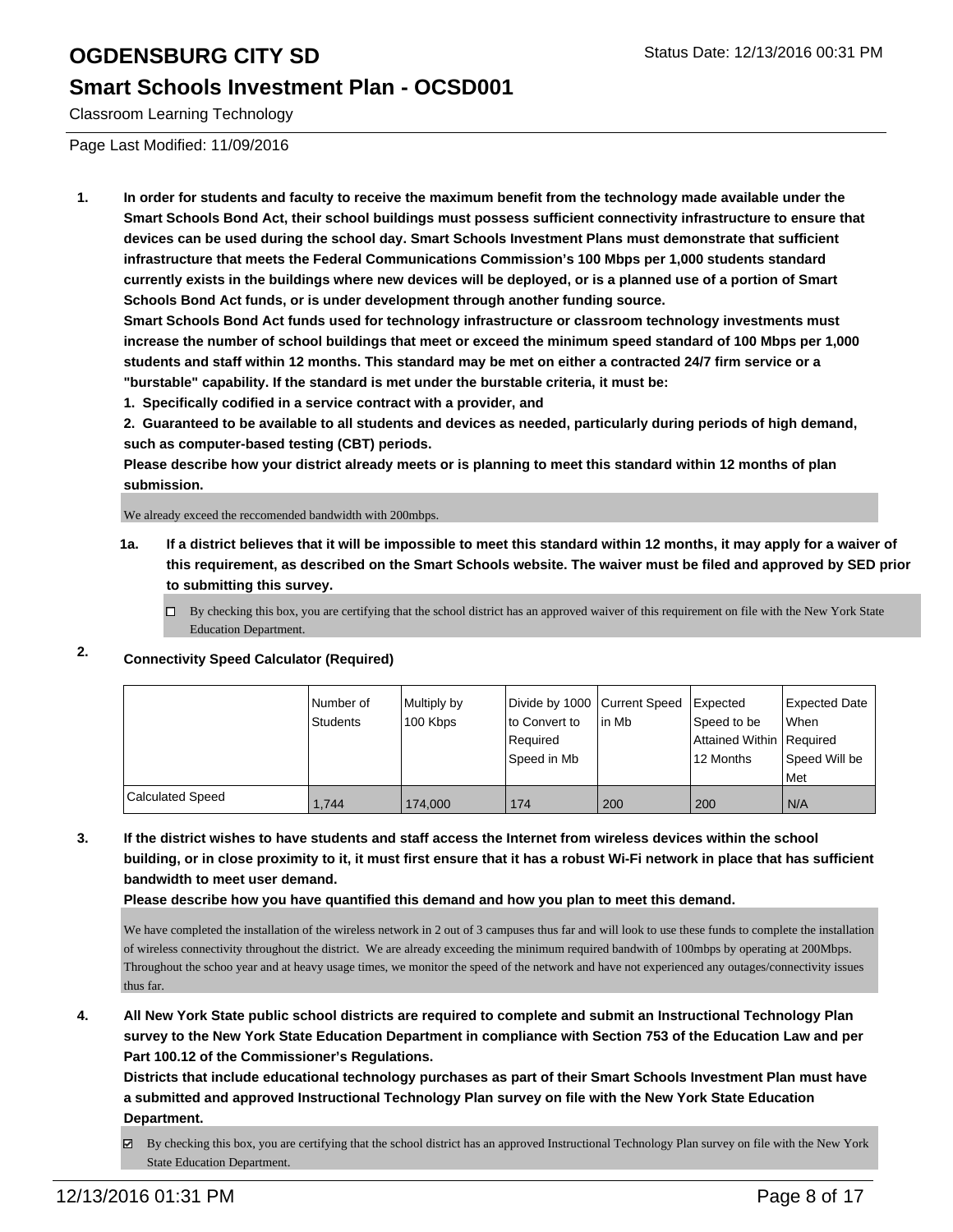#### **Smart Schools Investment Plan - OCSD001**

Classroom Learning Technology

Page Last Modified: 11/09/2016

**5. Describe the devices you intend to purchase and their compatibility with existing or planned platforms or systems. Specifically address the adequacy of each facility's electrical, HVAC and other infrastructure necessary to install and support the operation of the planned technology.**

We plan to upgrade existing laptop carts and hard-wired computer labs as many of our laptops and labs are over 5 years old. As a district that invested several million dollars over the last 6 years, we are making upgrades to existing laptops and desktops to assist us in being ready for the onset of Computer-Based Testing. These additional pieces of equipment will merge seemlessly into our district with no impact on our infrastucture.

#### **6. Describe how the proposed technology purchases will:**

- **> enhance differentiated instruction;**
- **> expand student learning inside and outside the classroom;**
- **> benefit students with disabilities and English language learners; and**
- **> contribute to the reduction of other learning gaps that have been identified within the district.**

**The expectation is that districts will place a priority on addressing the needs of students who struggle to succeed in a rigorous curriculum. Responses in this section should specifically address this concern and align with the district's Instructional Technology Plan (in particular Question 2 of E. Curriculum and Instruction: "Does the district's instructional technology plan address the needs of students with disabilities to ensure equitable access to instruction, materials and assessments?" and Question 3 of the same section: "Does the district's instructional technology plan address the provision of assistive technology specifically for students with disabilities to ensure access to and participation in the general curriculum?"**

The Ogdensburg City School Districts Technology plan specifically address the needs of students with disabilities to ensure equitable access to instruction, materials, and assessments. The laptops will allow students access to the internet within each classroom. The students will then use the technology to communicate with classmates, teachers and community members without leaving their individual classrooms for a hard-wired computer lab through the use of Google Classroom. The laptops will serve as the catalyst behind students becoming well-rounded digital members of the school and community. The students will utilize the technology to plan, build and deliver several hands-on projects throughout the year. Several of our district classrooms are 1 to 1 and we will be opening the door to more. These devices, along with support from our IT Staff and our district technology coach, will help to differentiate instruction for our students with disabilities so each individual students' needs are addressed. **We do not have any ELL's in district.**

**7. Where appropriate, describe how the proposed technology purchases will enhance ongoing communication with parents and other stakeholders and help the district facilitate technology-based regional partnerships, including distance learning and other efforts.**

The Ogdensburg City School District began with a large-scale technology needs assessment of students, parents, support staff, teachers, and administrators. In order to meet the goal of improving teaching and learning through digital connectivity and integrating technology across the curriculum, we merged both the District Action Committee and District Professional Development Committee to begin planning how best to meet the needs of our students, teachers and parents moving forward. Currently, our district offers Wi-Fi access, open to all through a guest network, permitting parents to use District wireless with their own devices while on school grounds in 2 out of 3 buildings. The SSBA will allow us to provide full wireless connectivity to all community members, at each district campus. The students are already participating in several distance learning opportunities, the purchase of these laptops, will open the doors to more offerings, as each classroom, could at any time, become a Distance Learning environment.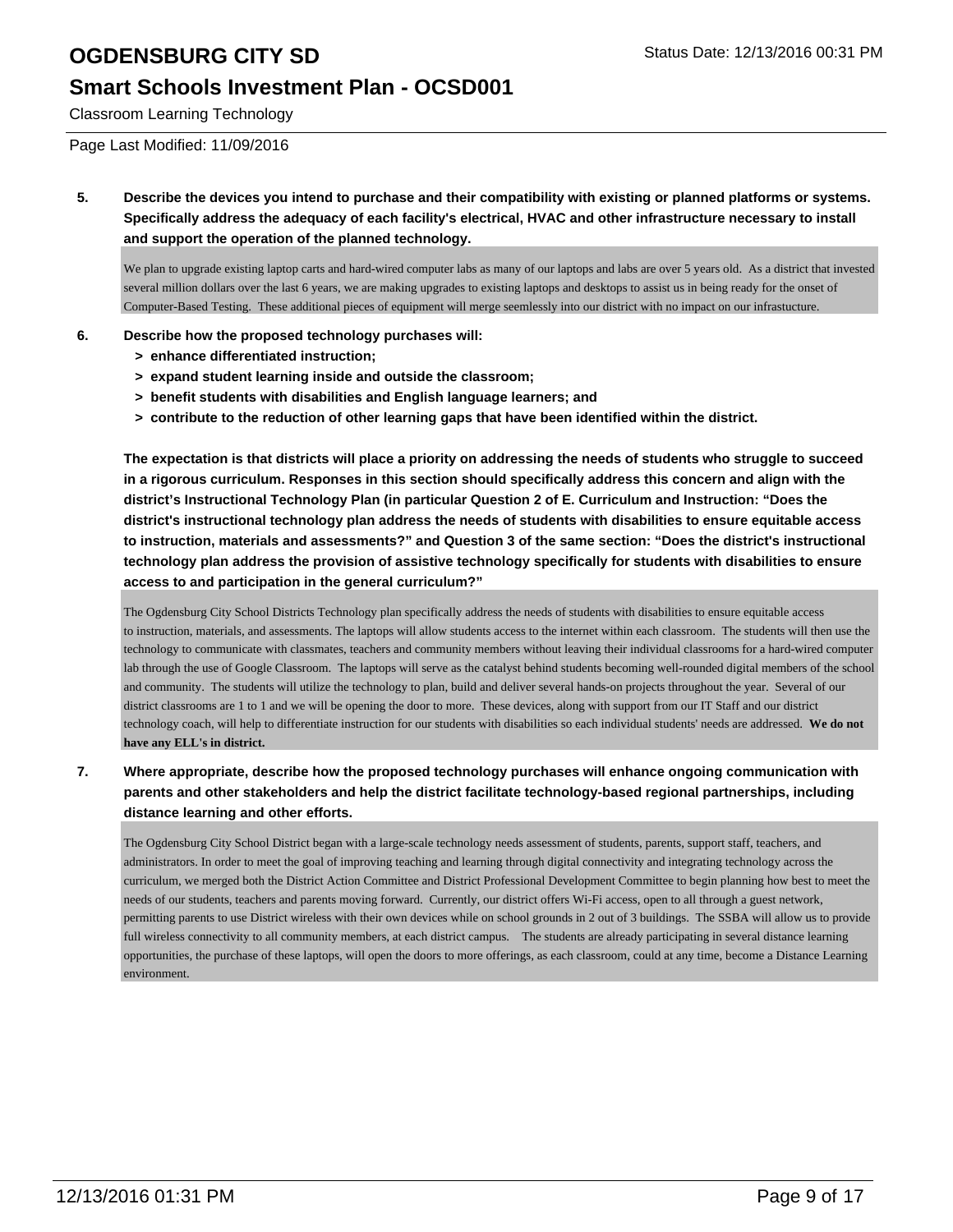#### **Smart Schools Investment Plan - OCSD001**

Classroom Learning Technology

Page Last Modified: 11/09/2016

**8. Describe the district's plan to provide professional development to ensure that administrators, teachers and staff can employ the technology purchased to enhance instruction successfully.**

**Note: This response should be aligned and expanded upon in accordance with your district's response to Question 1 of F. Professional Development of your Instructional Technology Plan: "Please provide a summary of professional development offered to teachers and staff, for the time period covered by this plan, to support technology to enhance teaching and learning. Please include topics, audience and method of delivery within your summary."**

The district will support the teachers through ongoing professional development activities geared towards creating a technology rich environment that changes and improves the nature and effectiveness of instruction through the use of technology. A major goal of the committee is moving our district to becoming a one-to-one district to insure our students have 24 hour access to technology and digital content. Opening our district buildings on nights and weekends to help facilitate community and parental involvement through effective use of technology and to afford our families access to digital content and internet access.Professional development will be provided to promote technological literacy and facilitate the effective use of all appropriate technology for all students, teachers and staff. It will be provided by BOCES Model Schools Instructional Technology Coaches, in district teacher teams and leaders and TEQ online PD. Topics will include Smart Notebook software training, training with Google Apps for Education and online resources aligned with the NYS Common Core Curriculum P-12. Instruction will take place in workshops (in district and Model Schools), online via TEQ PD, small groups and 1:1 based on need.

- **9. Districts must contact the SUNY/CUNY teacher preparation program that supplies the largest number of the district's new teachers to request advice on innovative uses and best practices at the intersection of pedagogy and educational technology.**
	- By checking this box, you certify that you have contacted the SUNY/CUNY teacher preparation program that supplies the largest number of your new teachers to request advice on these issues.
	- **9a. Please enter the name of the SUNY or CUNY Institution that you contacted.**

SUNY Potsdam

**9b. Enter the primary Institution phone number.**

3152672000

**9c. Enter the name of the contact person with whom you consulted and/or will be collaborating with on innovative uses of technology and best practices.**

Dr. Anthony Betrus

**10. A district whose Smart Schools Investment Plan proposes the purchase of technology devices and other hardware must account for nonpublic schools in the district.**

**Are there nonpublic schools within your school district?**

□ Yes

 $\boxtimes$  No

- 
- **11. Nonpublic Classroom Technology Loan Calculator**

**The Smart Schools Bond Act provides that any Classroom Learning Technology purchases made using Smart Schools funds shall be lent, upon request, to nonpublic schools in the district. However, no school district shall be required to loan technology in amounts greater than the total obtained and spent on technology pursuant to the Smart Schools Bond Act and the value of such loan may not exceed the total of \$250 multiplied by the nonpublic school enrollment in the base year at the time of enactment.**

**See:**

**http://www.p12.nysed.gov/mgtserv/smart\_schools/docs/Smart\_Schools\_Bond\_Act\_Guidance\_04.27.15\_Final.pdf.**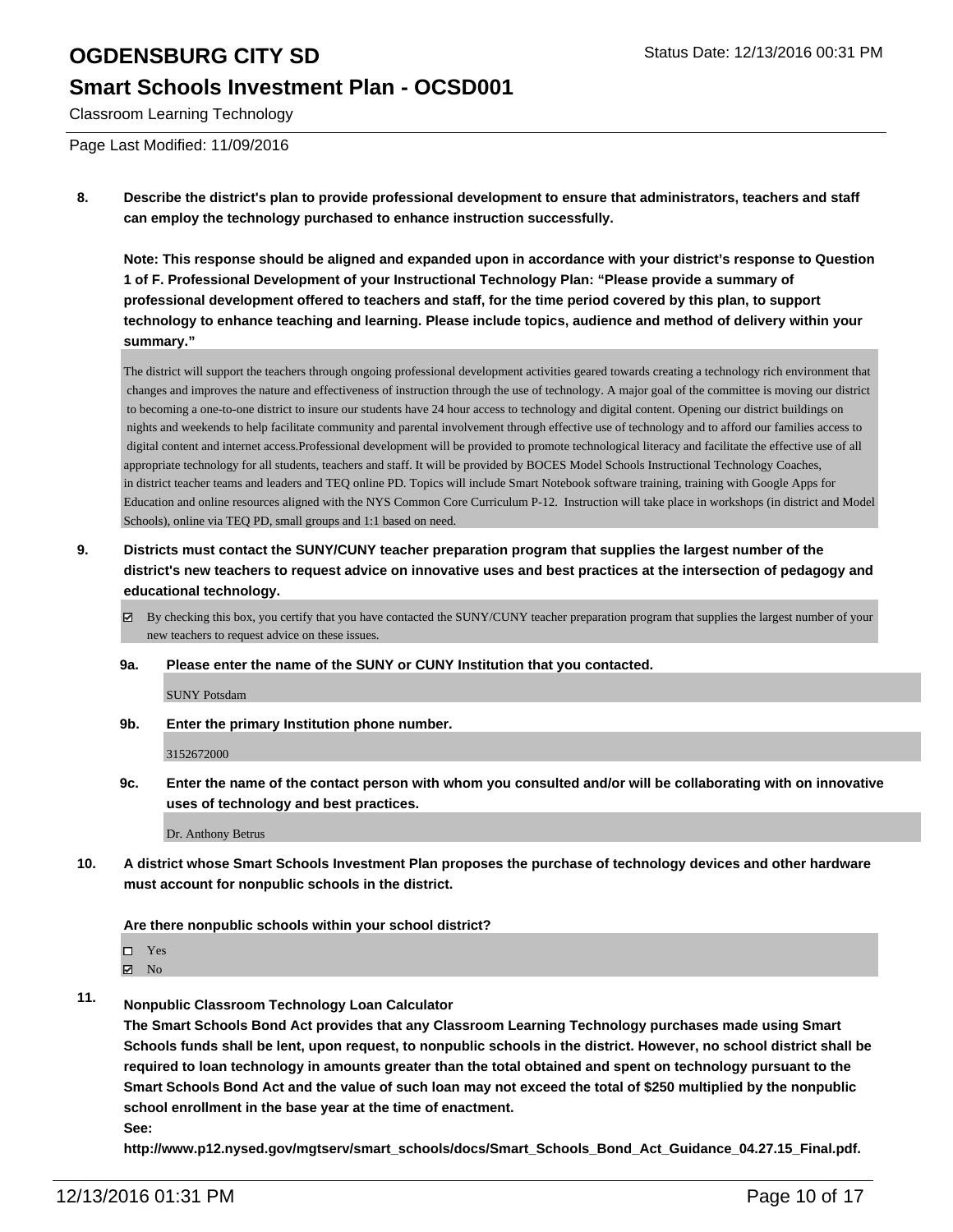### **Smart Schools Investment Plan - OCSD001**

Classroom Learning Technology

Page Last Modified: 11/09/2016

|                                     | 1. Classroom<br>Technology<br>Sub-allocation | 2. Public<br>Enrollment<br>$(2014 - 15)$ | 3. Nonpublic<br><b>Enrollment</b><br>(2014-15) | 4. Sum of<br>Public and<br>Nonpublic<br>Enrollment                                            | 15. Total Per<br>Pupil Sub-<br>lallocation | 6. Total<br>Nonpublic Loan<br>Amount |
|-------------------------------------|----------------------------------------------|------------------------------------------|------------------------------------------------|-----------------------------------------------------------------------------------------------|--------------------------------------------|--------------------------------------|
| Calculated Nonpublic Loan<br>Amount |                                              |                                          |                                                | (No Response)   (No Response)   (No Response)   (No Response)   (No Response)   (No Response) |                                            |                                      |

**12. To ensure the sustainability of technology purchases made with Smart Schools funds, districts must demonstrate a long-term plan to maintain and replace technology purchases supported by Smart Schools Bond Act funds. This sustainability plan shall demonstrate a district's capacity to support recurring costs of use that are ineligible for Smart Schools Bond Act funding such as device maintenance, technical support, Internet and wireless fees, maintenance of hotspots, staff professional development, building maintenance and the replacement of incidental items. Further, such a sustainability plan shall include a long-term plan for the replacement of purchased devices and equipment at the end of their useful life with other funding sources.**

By checking this box, you certify that the district has a sustainability plan as described above.

**13. Districts must ensure that devices purchased with Smart Schools Bond funds will be distributed, prepared for use, maintained and supported appropriately. Districts must maintain detailed device inventories in accordance with generally accepted accounting principles.**

By checking this box, you certify that the district has a distribution and inventory management plan and system in place.

**14. If you are submitting an allocation for Classroom Learning Technology complete this table. Note that the calculated Total at the bottom of the table must equal the Total allocation for this category that you entered in the SSIP Overview overall budget.**

|                         | Sub-Allocation |
|-------------------------|----------------|
| Interactive Whiteboards | (No Response)  |
| Computer Servers        | (No Response)  |
| Desktop Computers       | 21,000         |
| Laptop Computers        | 76,500         |
| Tablet Computers        | (No Response)  |
| <b>Other Costs</b>      | 2,500          |
| Totals:                 | 100,000        |

**15. Please detail the type, quantity, per unit cost and total cost of the eligible items under each sub-category. This is especially important for any expenditures listed under the "Other" category. All expenditures must be capital-bond eligible to be reimbursed through the SSBA. If you have any questions, please contact us directly through smartschools@nysed.gov.**

**Please specify in the "Item to be Purchased" field which specific expenditures and items are planned to meet the district's nonpublic loan requirement, if applicable.**

**NOTE: Wireless Access Points that will be loaned/purchased for nonpublic schools should ONLY be included in this category, not under School Connectivity, where public school districts would list them.**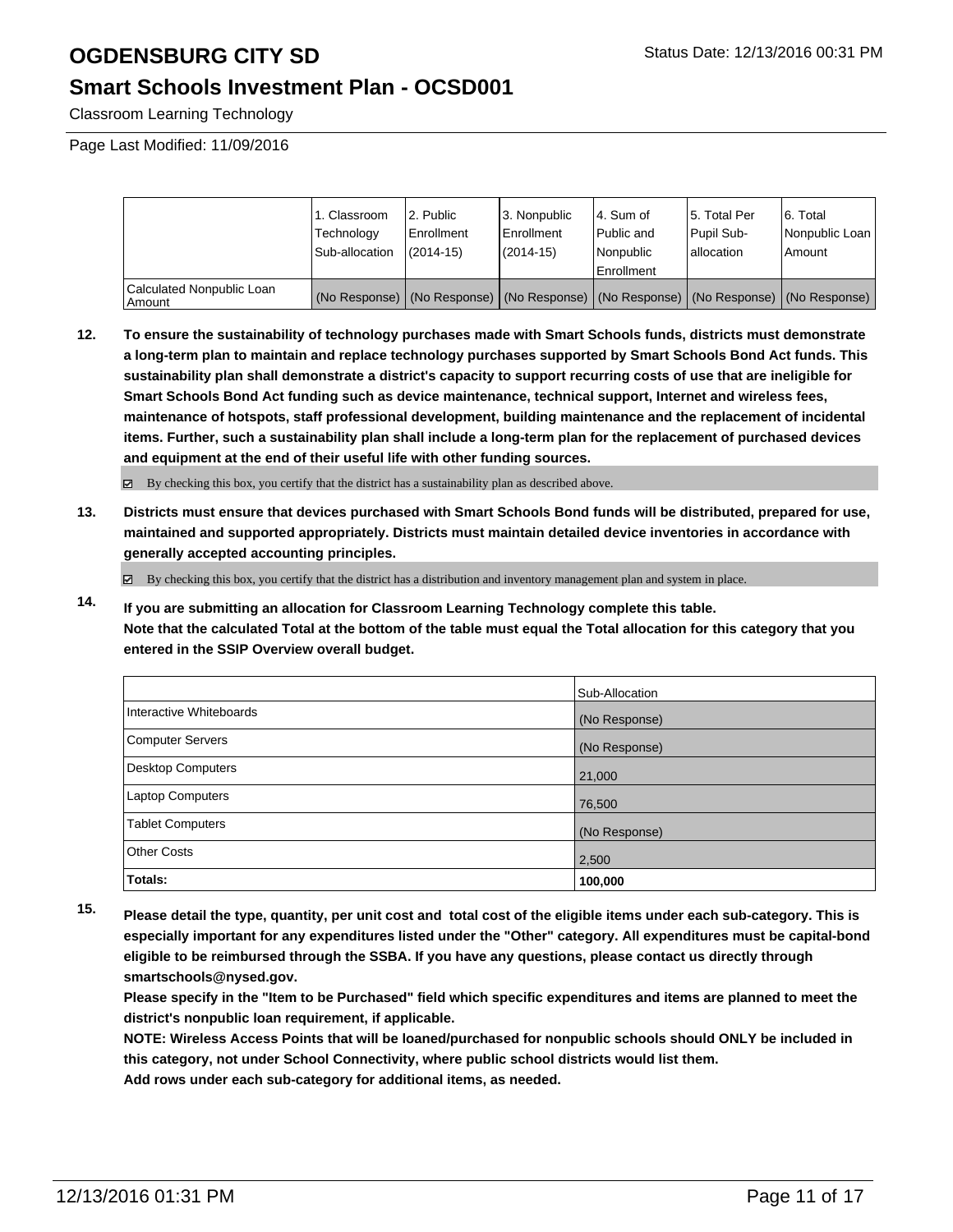## **Smart Schools Investment Plan - OCSD001**

Classroom Learning Technology

Page Last Modified: 11/09/2016

| Select the allowable expenditure | Item to be Purchased          | Quantity | Cost per Item | <b>Total Cost</b> |
|----------------------------------|-------------------------------|----------|---------------|-------------------|
| type.                            |                               |          |               |                   |
| Repeat to add another item under |                               |          |               |                   |
| each type.                       |                               |          |               |                   |
| <b>Desktop Computers</b>         | <b>Dell Desktop Computers</b> | 50       | 420           | 21,000            |
| <b>Laptop Computers</b>          | <b>Dell Laptop Computers</b>  | 125      | 612           | 76,500            |
| <b>Other Costs</b>               | Laptop Carts                  | 3        | 833           | 2,499             |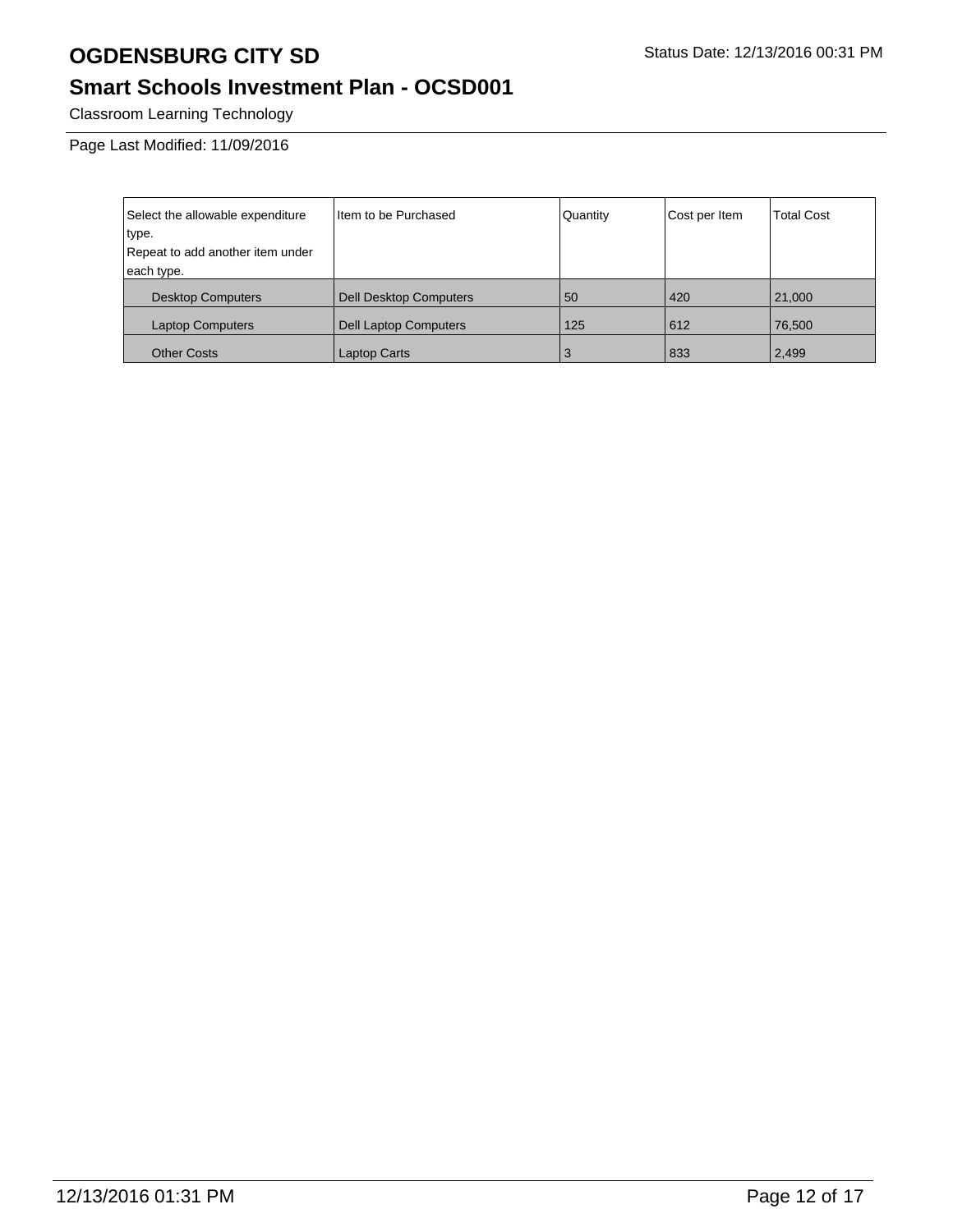#### **Smart Schools Investment Plan - OCSD001**

Pre-Kindergarten Classrooms

Page Last Modified: 11/09/2016

**1. Provide information regarding how and where the district is currently serving pre-kindergarten students and justify the need for additional space with enrollment projections over 3 years.**

(No Response)

- **2. Describe the district's plan to construct, enhance or modernize education facilities to accommodate prekindergarten programs. Such plans must include:**
	- **Specific descriptions of what the district intends to do to each space;**
	- **An affirmation that pre-kindergarten classrooms will contain a minimum of 900 square feet per classroom;**
	- **The number of classrooms involved;**
	- **The approximate construction costs per classroom; and**
	- **Confirmation that the space is district-owned or has a long-term lease that exceeds the probable useful life of the improvements.**

(No Response)

**3. Smart Schools Bond Act funds may only be used for capital construction costs. Describe the type and amount of additional funds that will be required to support ineligible ongoing costs (e.g. instruction, supplies) associated with any additional pre-kindergarten classrooms that the district plans to add.**

(No Response)

**4. All plans and specifications for the erection, repair, enlargement or remodeling of school buildings in any public school district in the State must be reviewed and approved by the Commissioner. Districts that plan capital projects using their Smart Schools Bond Act funds will undergo a Preliminary Review Process by the Office of Facilities Planning.**

**Please indicate on a separate row each project number given to you by the Office of Facilities Planning.**

| Project Number |  |  |
|----------------|--|--|
| (No Response)  |  |  |

**5. If you have made an allocation for Pre-Kindergarten Classrooms, complete this table.**

**Note that the calculated Total at the bottom of the table must equal the Total allocation for this category that you entered in the SSIP Overview overall budget.**

|                                          | Sub-Allocation |
|------------------------------------------|----------------|
| Construct Pre-K Classrooms               | (No Response)  |
| Enhance/Modernize Educational Facilities | (No Response)  |
| Other Costs                              | (No Response)  |
| Totals:                                  |                |

**6. Please detail the type, quantity, per unit cost and total cost of the eligible items under each sub-category. This is especially important for any expenditures listed under the "Other" category. All expenditures must be capital-bond eligible to be reimbursed through the SSBA. If you have any questions, please contact us directly through smartschools@nysed.gov.**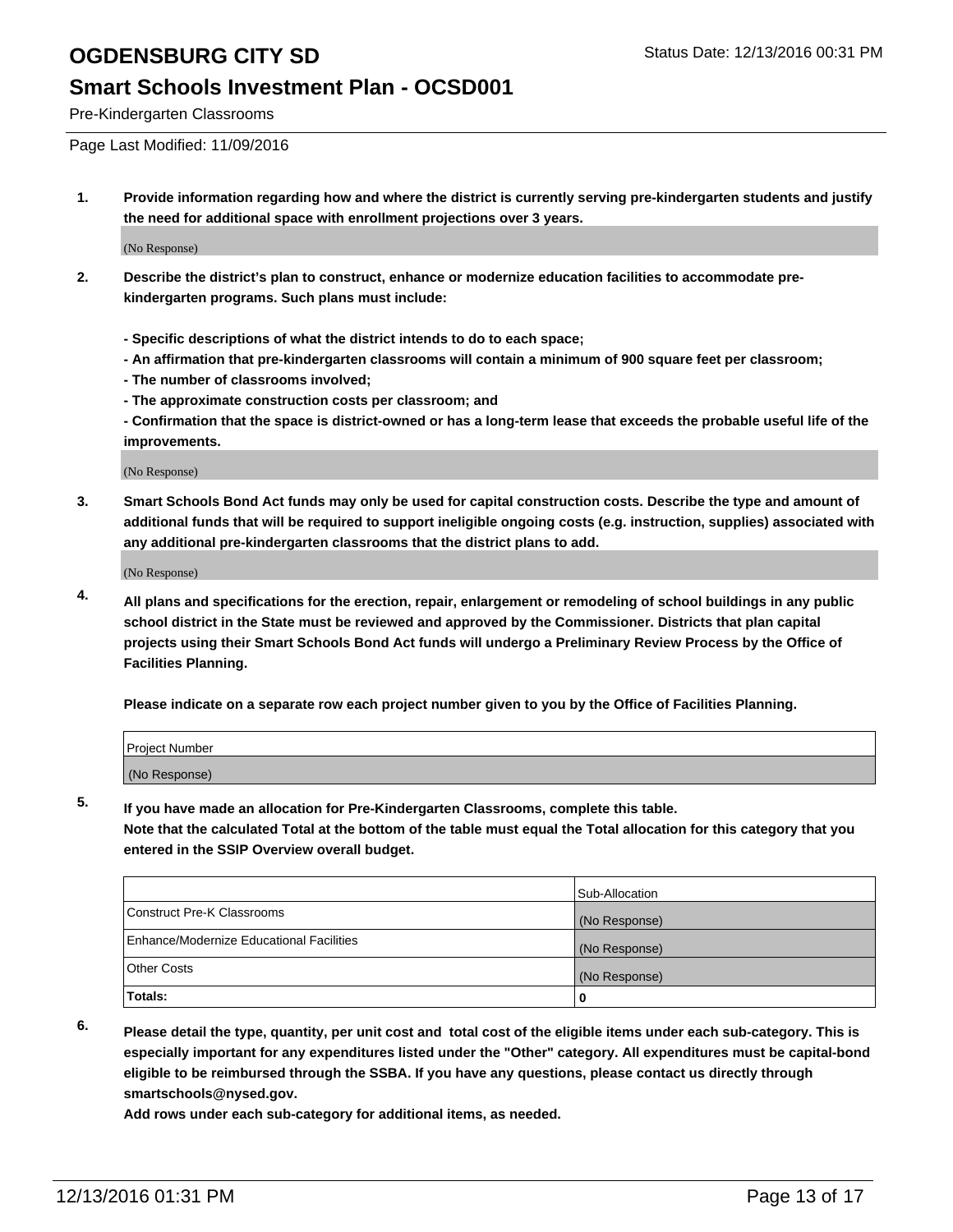## **Smart Schools Investment Plan - OCSD001**

Pre-Kindergarten Classrooms

Page Last Modified: 11/09/2016

| Select the allowable expenditure | Item to be purchased | Quantity      | Cost per Item | <b>Total Cost</b> |
|----------------------------------|----------------------|---------------|---------------|-------------------|
| type.                            |                      |               |               |                   |
| Repeat to add another item under |                      |               |               |                   |
| each type.                       |                      |               |               |                   |
| (No Response)                    | (No Response)        | (No Response) | (No Response) | (No Response)     |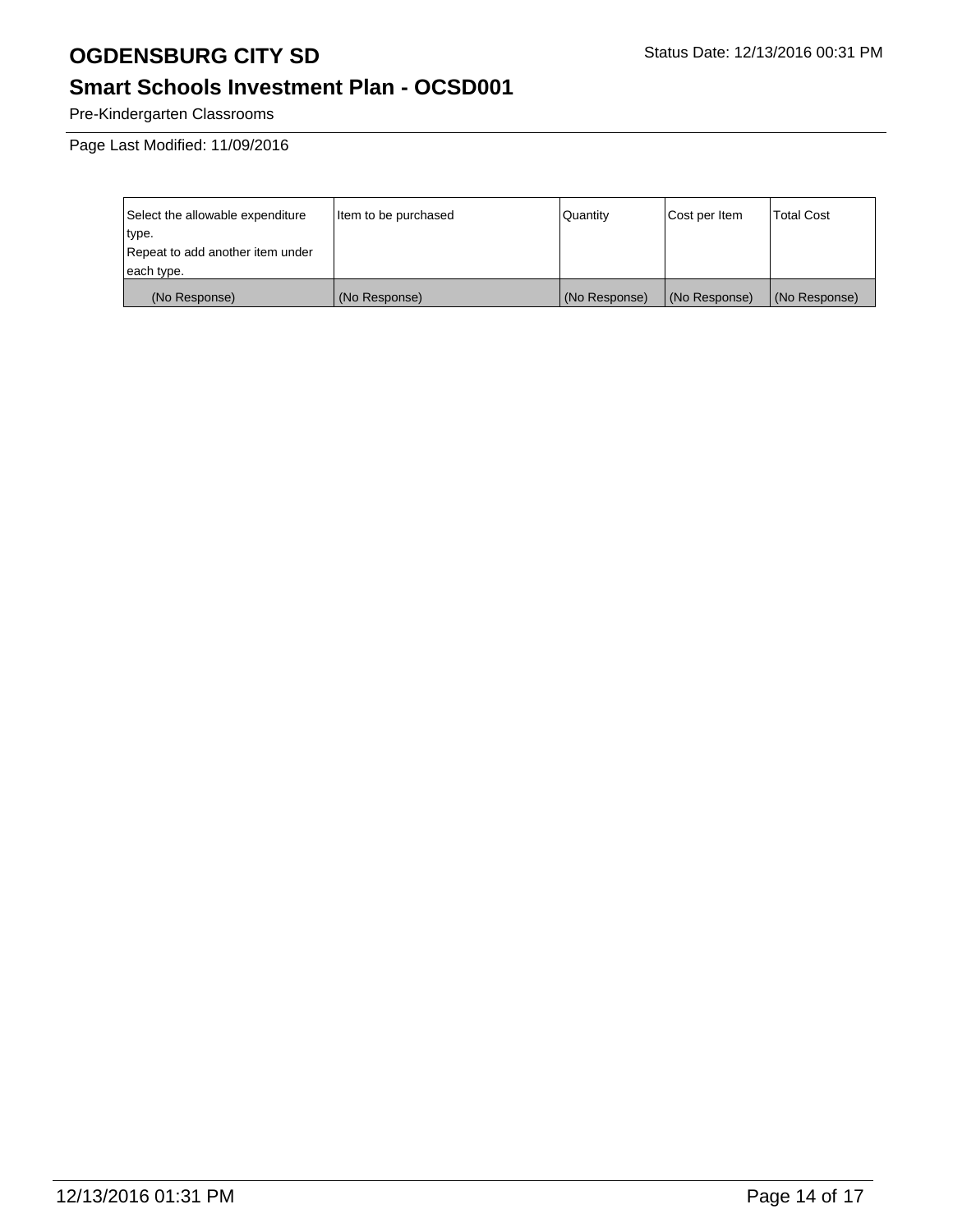### **Smart Schools Investment Plan - OCSD001**

Replace Transportable Classrooms

Page Last Modified: 11/09/2016

**1. Describe the district's plan to construct, enhance or modernize education facilities to provide high-quality instructional space by replacing transportable classrooms.**

(No Response)

**2. All plans and specifications for the erection, repair, enlargement or remodeling of school buildings in any public school district in the State must be reviewed and approved by the Commissioner. Districts that plan capital projects using their Smart Schools Bond Act funds will undergo a Preliminary Review Process by the Office of Facilities Planning.**

**Please indicate on a separate row each project number given to you by the Office of Facilities Planning.**

| <b>Project Number</b> |  |
|-----------------------|--|
| (No Response)         |  |

**3. For large projects that seek to blend Smart Schools Bond Act dollars with other funds, please note that Smart Schools Bond Act funds can be allocated on a pro rata basis depending on the number of new classrooms built that directly replace transportable classroom units.**

**If a district seeks to blend Smart Schools Bond Act dollars with other funds describe below what other funds are being used and what portion of the money will be Smart Schools Bond Act funds.**

(No Response)

**4. If you have made an allocation for Replace Transportable Classrooms, complete this table. Note that the calculated Total at the bottom of the table must equal the Total allocation for this category that you entered in the SSIP Overview overall budget.**

|                                                | Sub-Allocation |
|------------------------------------------------|----------------|
| Construct New Instructional Space              | (No Response)  |
| Enhance/Modernize Existing Instructional Space | (No Response)  |
| <b>Other Costs</b>                             | (No Response)  |
| Totals:                                        |                |

**5. Please detail the type, quantity, per unit cost and total cost of the eligible items under each sub-category. This is especially important for any expenditures listed under the "Other" category. All expenditures must be capital-bond eligible to be reimbursed through the SSBA. If you have any questions, please contact us directly through smartschools@nysed.gov.**

| Select the allowable expenditure | Item to be purchased | Quantity      | Cost per Item | <b>Total Cost</b> |
|----------------------------------|----------------------|---------------|---------------|-------------------|
| type.                            |                      |               |               |                   |
| Repeat to add another item under |                      |               |               |                   |
| each type.                       |                      |               |               |                   |
| (No Response)                    | (No Response)        | (No Response) | (No Response) | (No Response)     |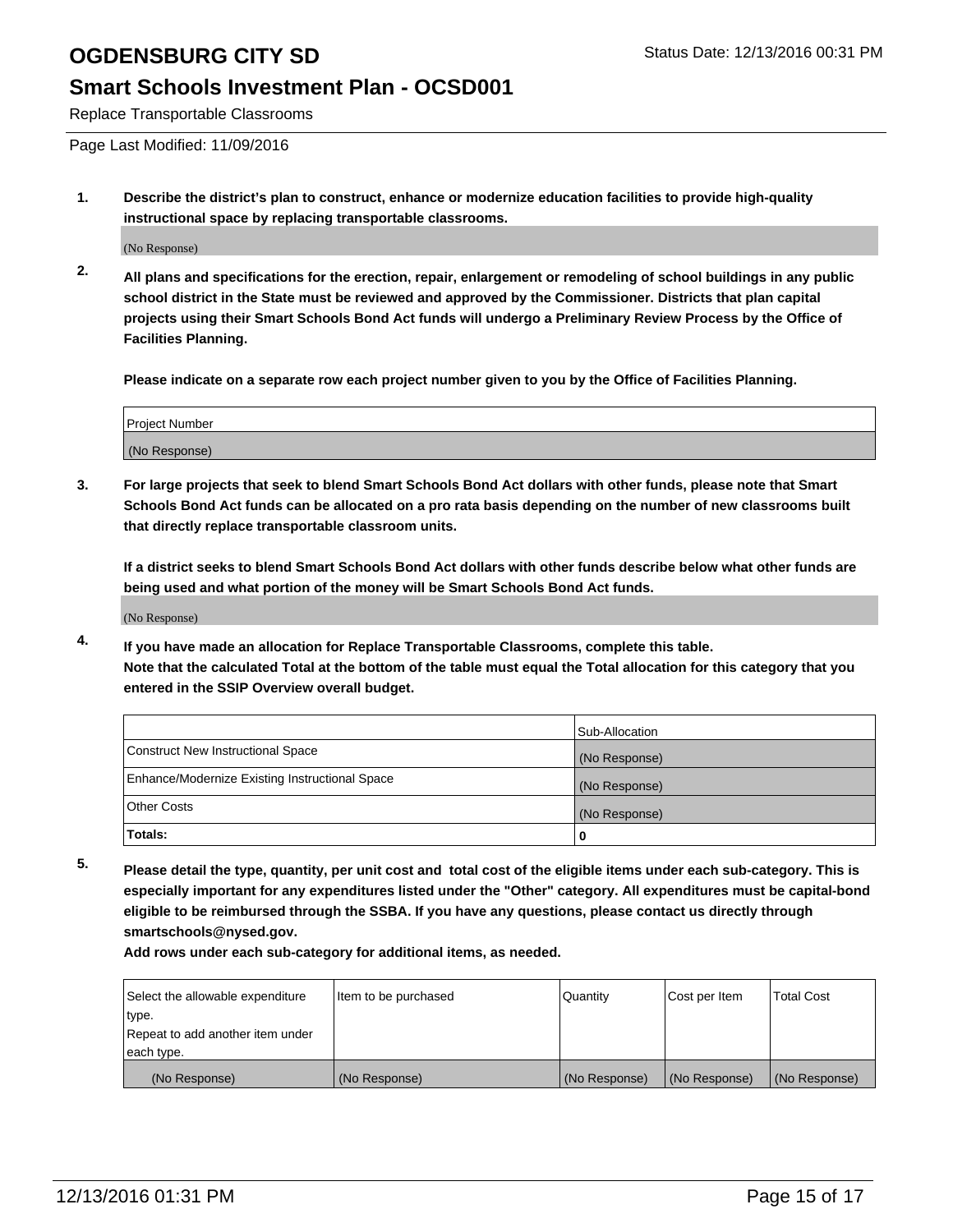#### **Smart Schools Investment Plan - OCSD001**

High-Tech Security Features

Page Last Modified: 11/09/2016

**1. Describe how you intend to use Smart Schools Bond Act funds to install high-tech security features in school buildings and on school campuses.**

(No Response)

**2. All plans and specifications for the erection, repair, enlargement or remodeling of school buildings in any public school district in the State must be reviewed and approved by the Commissioner. Districts that plan capital projects using their Smart Schools Bond Act funds will undergo a Preliminary Review Process by the Office of Facilities Planning.** 

**Please indicate on a separate row each project number given to you by the Office of Facilities Planning.**

| <b>Project Number</b> |  |
|-----------------------|--|
| (No Response)         |  |

- **3. Was your project deemed eligible for streamlined Review?**
	- □ Yes
	- $\square$  No
- **4. Include the name and license number of the architect or engineer of record.**

| 'Name         | License Number |
|---------------|----------------|
| (No Response) | (No Response)  |

**5. If you have made an allocation for High-Tech Security Features, complete this table. Note that the calculated Total at the bottom of the table must equal the Total allocation for this category that you entered in the SSIP Overview overall budget.**

|                                                      | Sub-Allocation |
|------------------------------------------------------|----------------|
| Capital-Intensive Security Project (Standard Review) | (No Response)  |
| <b>Electronic Security System</b>                    | (No Response)  |
| <b>Entry Control System</b>                          | (No Response)  |
| Approved Door Hardening Project                      | (No Response)  |
| <b>Other Costs</b>                                   | (No Response)  |
| Totals:                                              | 0              |

**6. Please detail the type, quantity, per unit cost and total cost of the eligible items under each sub-category. This is especially important for any expenditures listed under the "Other" category. All expenditures must be capital-bond eligible to be reimbursed through the SSBA. If you have any questions, please contact us directly through smartschools@nysed.gov.**

| Select the allowable expenditure | Item to be purchased | Quantity      | Cost per Item | <b>Total Cost</b> |
|----------------------------------|----------------------|---------------|---------------|-------------------|
| type.                            |                      |               |               |                   |
| Repeat to add another item under |                      |               |               |                   |
| each type.                       |                      |               |               |                   |
| (No Response)                    | (No Response)        | (No Response) | (No Response) | (No Response)     |